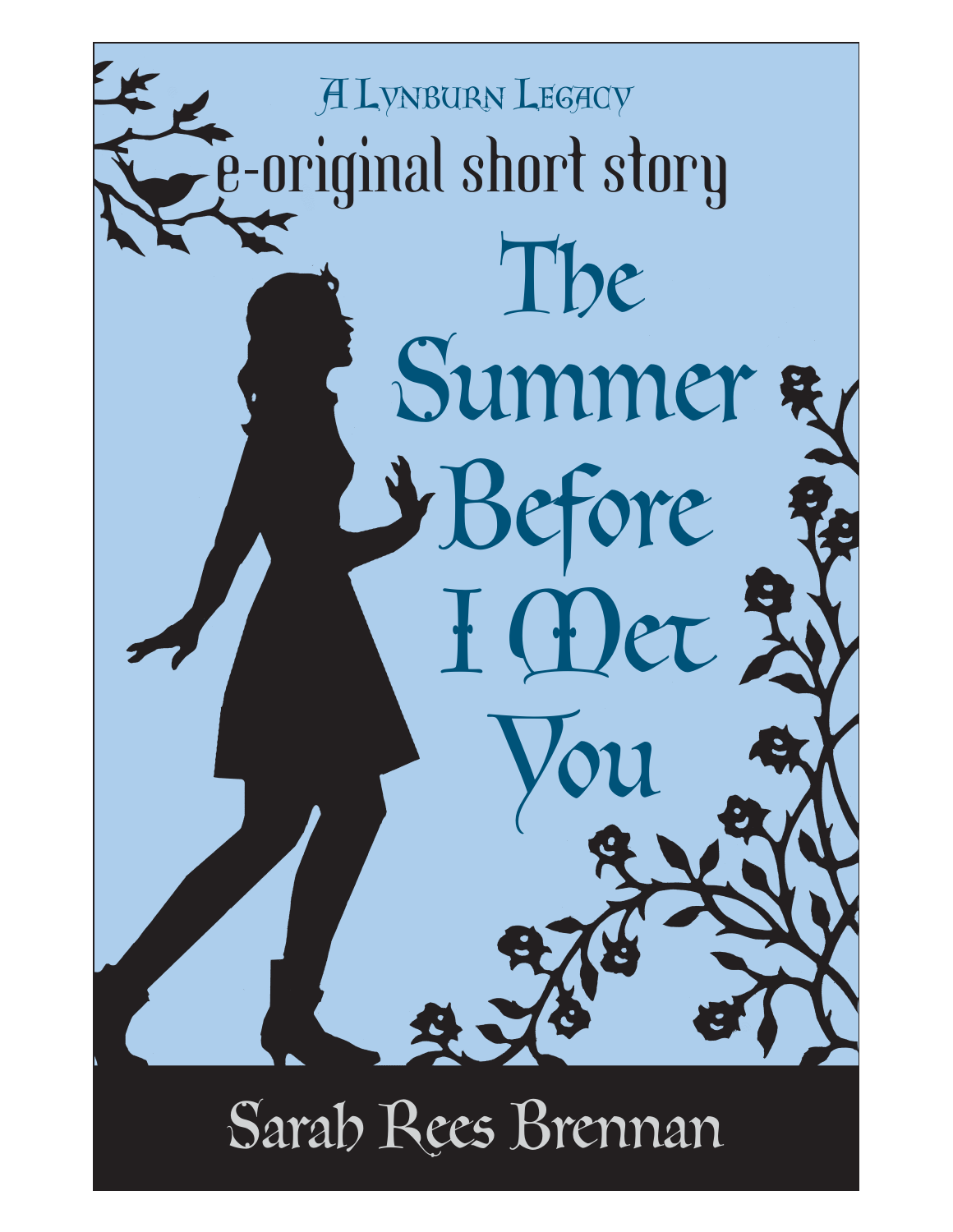The Summer Befo I Met You

**I go to you ceaselessly along dream paths**—Ono no Komachi

The first thing Liz thought when she saw them was: Those girls look like they stepped out of a movie.

Liz had agreed to be the coach for the cricket camp on a whim. She'd played cricket for years, in school, through college, and she'd been a teaching assistant and a residential assistant at college too. Now it was time to be done with college and make a decision about her life, and she didn't want to go into Mum's business right away. The Featherstonehaughs were family friends, albeit family friends nobody in the family actually liked. The news that

they were looking around for a nice, responsible girl to coach thirty kids in cricket near a cute little town in the Cotswolds seemed like a sign from above. Or at least like an excellent opportunity to

put off any decisions for one last long summer.

Liz had been promised two local assistants; when she arrived and saw the Sorry-in-the-Vale woods, lush and green and going on for miles, with promise of hidden lakes and fields of lavender somewhere, she made a private selfish resolution to push off as much responsibility as she could on the girls and go hiking.

This was before Clarice Featherstonehaugh had told her that the girls were arriving that evening and she would have to manage the kids alone all day.

Sitting on the steps of one of the kids' cabins that evening, listening like a frightened rabbit for one of the tiny horrors to make any noise, Liz now thought she knew what war felt like. When the car drove up, she had to restrain herself from throwing her body on the hood and crying out "Saved! I'm saved! My deliverers!"

The impulse to fall on them with embraces faded as soon as the first girl got out of the car.

She was intimidatingly and unquestionably beautiful, hair a shimmering black veil, scarf a scarlet trail that streamed out and mingled with her flying jet-black locks. She was wearing sunglasses, and she leaned against the car as if she found the prospect before her fatiguing.

Liz had known the two girls were coming in the same car, but she'd expected a mix of their families; instead, after a moment's puzzlement, she realized that the first girl, the beautiful one, was alone. The family was all the second girl's: an older Asian woman with a deeply lined face and a severe expression; an Asian guy and a gorgeous woman with bronze-colored hair who Liz thought were the parents; and two little boys, one with black hair and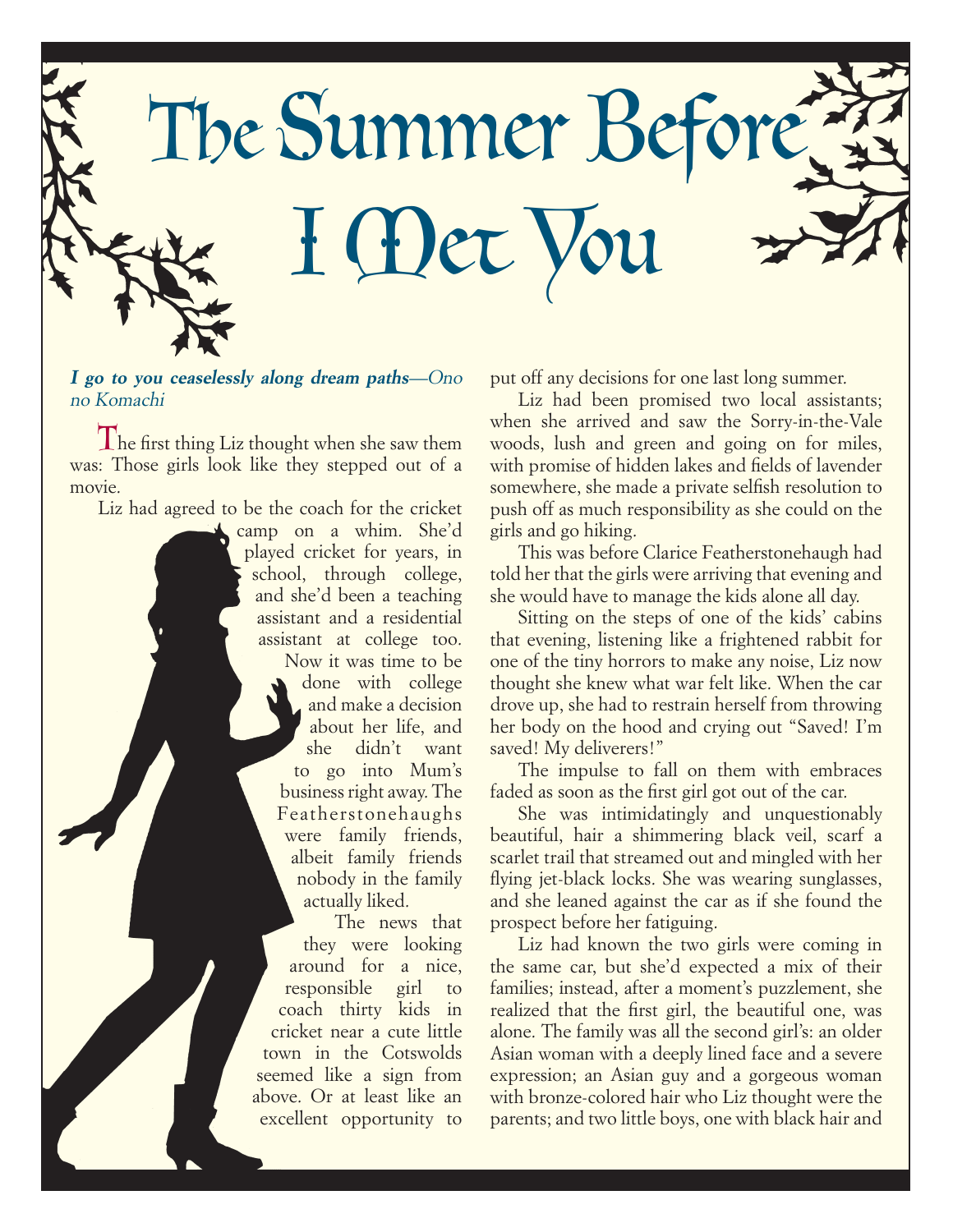one with bronze. Liz stiffened at the sight of them; she'd had enough children for the day.

The second girl had climbed out with the first but then proceeded to perform an elaborate goodbye dance with every member of her family.

When the two girls stood together, they really did look like something from a movie. The second girl looked like the goofy sidekick, short and a little plump, more colorful and less dignified than her friend. She was wearing a hat that looked like a daisy, yellow on top with a plastic white-petaled brim, and a yellow skirt covered in daisies.

Liz got up and introduced herself as Elizabeth Watson, shaking hands with the adults and trying not to look too young or overwhelmed.

"I'm Jon Glass," said the Asian guy, who looked young to have a teenage daughter. "This is my mother, Megumi, and my wife, Claire."

"Thanks so much for bringing the girls," said Liz. "I can't wait to get them settled in and tell them all about the camp and the kids here."

The beautiful girl pushed her sunglasses a fraction down her perfect nose and gave Liz a supremely unimpressed look. "I'm Angela Montgomery," she drawled, barely making the effort to part her impeccably glossed lips. "And I'm not interested."

The second girl chased the boy with bronze hair like his mother's, a lovely light brown mingled with russet and gold tones that looked better on Claire Glass than on a skinny little kid. Once the girl had caught him, she kissed him soundly four times on his face until his glasses were lopsided.

"Bye, brat," she said, and then turned to Liz with a smile, sunshine that thawed Liz from the deep freeze of Angela's regard. "I'm Kami Glass."

"I'm pleased to meet both of you," Liz said, and Kami took Liz's hand and shook it firmly.

"I have so many ideas for the camp," she said. "Seriously. So many."

Under the daisy hat was a small, pretty face, a pointed chin and dark eyes that were slightly strange, dreamy and giving the impression of being focused elsewhere. But over all of it she wore an expression of enthusiasm and determination that Liz found almost as intimidating as Angela's chilly demeanor.

"She's going to be a great help," said Claire

Glass.

"Plus it's nice to be rid of one of them," Jon Glass added. "I was afraid we'd have to put them all down the Hope Well to get some peace and quiet."

Megumi, the older woman, shook Liz's hand with the same firm grip as Kami's.

"I have no doubt Kami is going to be a great help," she said. "But you should watch her every minute."

"Obaasan!" Kami protested.

"Every minute," the grandmother insisted. "She means well but she should not be let out alone."

"All right, everybody, go away, I have things to do and I'm tired of your faces," Kami announced. She captured the other brother with more ease than the first; he turned his face up for a kiss with a grin. She saved the goodbye to her grandmother for last, holding on to both her hands. "You take care of yourself until I get back,."

"Take care of your spirit, Kami," said Megumi. "And don't burn the place down."

The girls collected their suitcases, and Jon Glass gave Angela a farewell shoulder squeeze; Liz had to admire his courage. Kami grabbed both the suitcases and headed for the cabin she was sharing with Liz and Angela. Liz walked with her, and on their way Kami stopped.

"My Sobo was exaggerating," she said earnestly. "There have been very few fires."

It was not an auspicious beginning, but several days passed and Kami did the work of three assistants, which was excellent because Angela declined to do any work at all.

\*

"This four-hour space for 'activities' every second day," Angela said. "I find the wording suspicious. Activities besides cricket, and nature walks, and play time? I suspect a conspiracy of activity."

She was lying down on a bank, regarding the summer field full of children with disdain. She looked deeply relaxed, and her clothes—more expensive than Liz's clothes, and Liz had always thought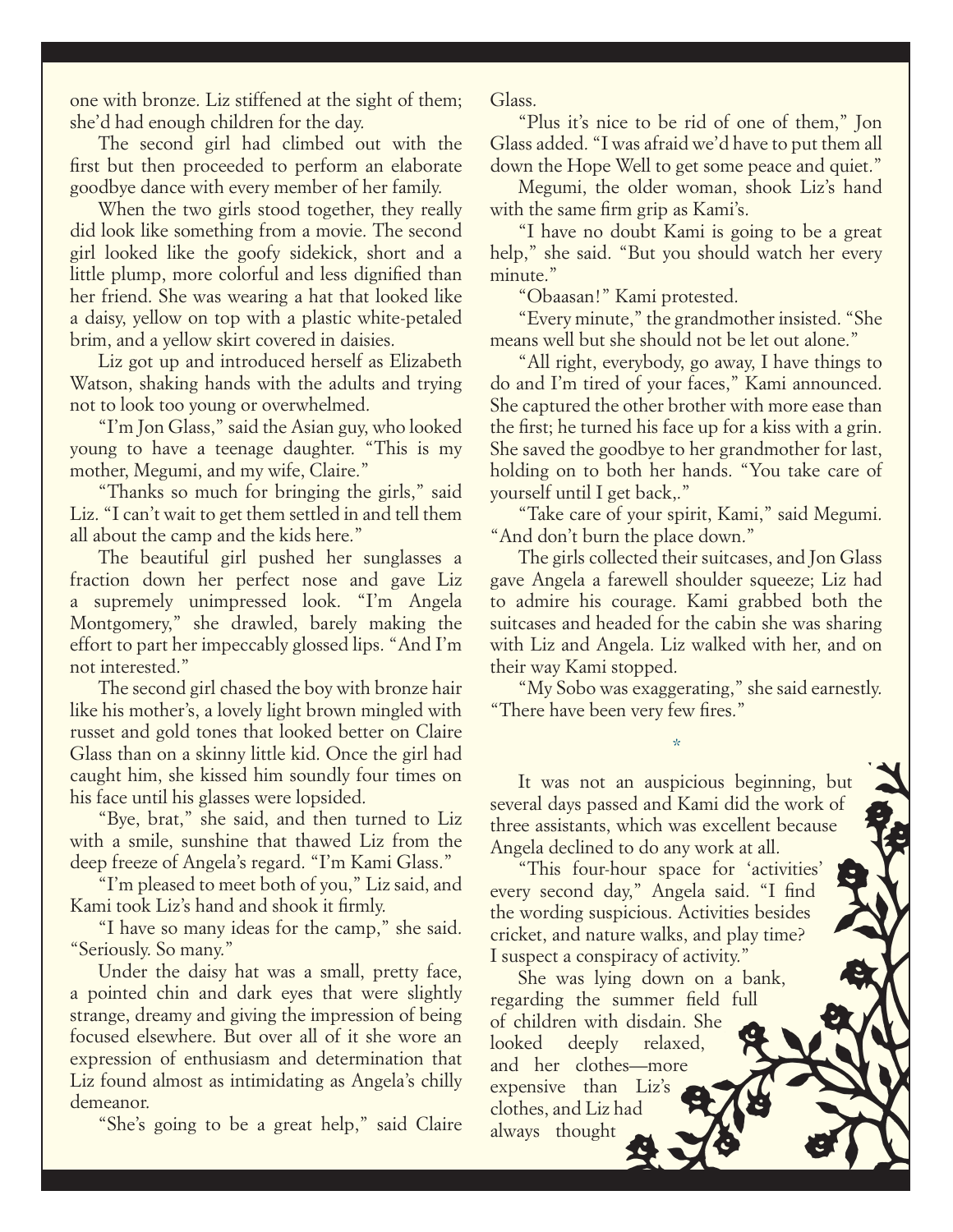she wore pretty nice clothes—seemed immune to grass stains. Possibly the grass was afraid of Angela.

Liz was tempted to join her, but it seemed mean to leave all the work up to Kami, who was running around with hoops and skipping ropes, yelling instructions and darting between them at intervals to join in the conversation.

"So why did you sign up to assist at cricket camp, Angela?" Liz asked, standing uneasily on the bank.

"Kami made me," Angela said. "Crossing her is more trouble than doing what she wants. She's very annoying."

"And Angela is my very best friend and wants me to be happy," Kami put in, throwing a plastic hoop like a lasso.

"And I am her only friend on account of she is peculiar in her brain," Angela said disdainfully. "And she is my only friend because I hate everybody."

Kami bit her lip at the first part of the sentence, but after an instant's pause she smiled. Liz didn't think Angela even saw the instant of dismay; Kami bounced back from anything and came at it twice as hard.

"Except for me," Kami said.

"We'll see," Angela remarked darkly.

Kami favored Angela with a smile of especial affection, as if Angela had said something nice to her, and then turned to Liz. "Do you have any ideas for activities time?" she asked. "Because if you don't have a preference, I have a few. I was thinking we could get the kids to record their time here in diaries to be shared. Sort of like a public record: the cricket camp dailies, if you will."

"That sounds okay," Liz said doubtfully.

"Great!" said Kami.

Angela covered her eyes. "Someone stop her," she moaned. "Can nobody see she's a monster?"

Kami gave her finger guns.

"I cannot believe you just did that," Angela said after a pause. Apparently she could see through the barrier of sunglasses and her own arm.

"Finger guns are okay if they're ironic," Kami claimed. "Which those were. At least seventy percent ironic. That's irony maths."

Some of the Sorry-in-the-Vale kids, who were a pretty tight-knit bunch, seemed to be playing a skipping game. Liz heard them chant as they kept

time with two girls' jumps.

*"Forest deep, silent bells There's a secret no one tells Valley quiet, water still Lynburns watching on the hill Apples red, corn gold Almost everyone grows old."*

"Whaaaaaat?" said Liz.

"It's better than the one where after a hundred jumps everyone gets to pull Sara Manning's pigtails," Kami said. "Loads of kids in Sorry-in-the-Vale sing it."

"It's one of the quaint town customs," Angela said. "Like inbreeding."

"My grandmother is from Japan," Kami pointed out. "Chances are, I'm less inbred than you. Angela thinks she's fancy because she was born in London."

"I think I'm fancy for so many reasons," Angela murmured.

"What's a Lidburn?" Liz asked.

"Lynburn," said Kami. "'Lynburns watching on the hill.'"

The town the camp was closest to, Sorry-in-the-Vale, was set in a valley. From certain points at the camp, they could see most of the town from above, but when Liz looked in the direction Kami was pointing, she saw that one house was higher than they were, set on a rise and looking over the valley. Liz could only see the back of it, gold stone and glinting windows, but she could tell that it was massive.

"They were the town's leading family. Until the two Lynburn sisters disappeared," Kami said with satisfaction. "It's a mystery. Aurimere House has stood empty for years."

"Except for miscreants who break in," said Angela.

"Angela, I would never," Kami exclaimed. "I tested a few doors and looked in a few windows. There are no laws against that, I am pretty sure."

She saw that someone had become i n e x t r i c a b l y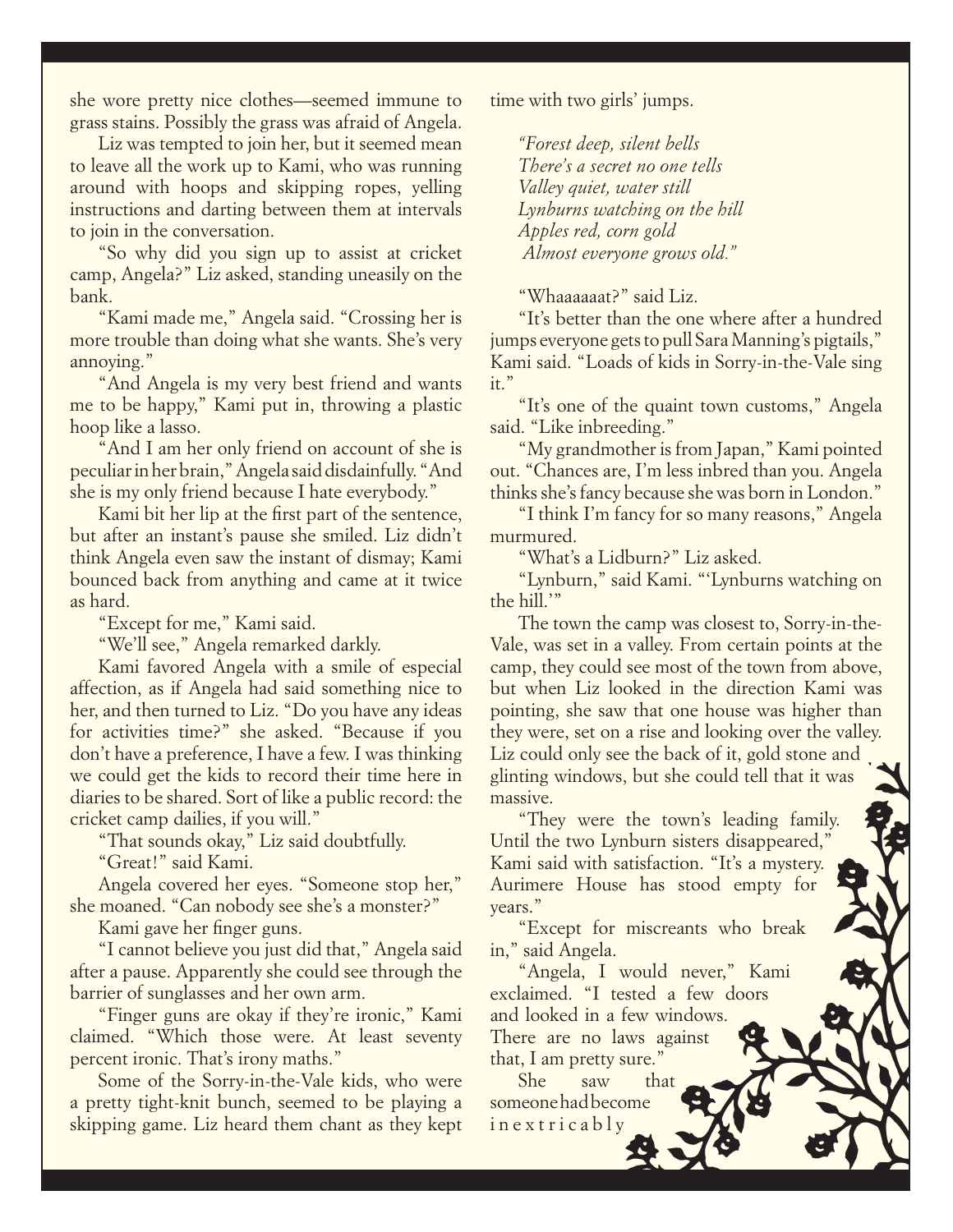tangled in her skipping rope and ran off to rescue her.

Sometimes Kami said disquieting things, but she was undeniably efficient and enthusiastic. Liz began to relax.

That turned out to be a mistake.

\*

Nature walks sometimes extended to Marchton, the town next to Sorry-in-the-Vale. If the kids behaved in an exemplary fashion, they were allowed to buy one sweet each.

There were more than thirty kids to keep track of. Liz was distracted enough that she didn't notice any warning signs, didn't even notice the guy in the thick coat near the cash register until she heard one of the children scream.

She looked over aisles of cereal and baby supplies and saw the glint of a knife. She also saw Kami and Angela immediately pushing the children back.

So far, so good in a terrible situation, but then Liz saw Kami catch Angela's eye and raise her eyebrow. She saw the shallow dip of Angela's head in response.

Kami flew at the guy. He stumbled backward and into Angela, suddenly on her hands and knees and providing a trip wire. He fell flat on his back.

Angela, from her position on the floor, placed a hand on his chest. Kami planted her foot, wearing a pink rubber sandal tied at the ankle with black ribbons, firmly on the wrist of the hand that held the knife. Then she stooped and confiscated it.

"These aren't toys and nobody should play with them," Kami told the kids. "Now, who's going to win the race to get to the phone and call the police?"

It all ended well. But Liz had thought for a minute that she was going to have a heart attack at the age of twenty-three, right in front of the cornflakes.

"You two have to know things don't always work out," she told Angela the next day. "You can't just do stuff like that."

\*

"I don't do anything of my own accord," Angela drawled. "Thus I don't know why you're talking to me."

Liz looked over at Kami, who had just stepped up to the wicket and was swinging the cricket bat and laughing.

"Come on," she called, dark hair gleaming in the sun and eyes bright with a challenge. "Come at me."

"Best to let her have her way," Angela said. "Now, if you'll excuse me . . ."

She opened a fashion magazine and started to read it. Eventually the concentrated force of her disregard caused Liz to get up and help Kami.

Liz was not the only one worried by Kami and Angela's little escapade.

It was evening, and the kids were all drawing their most memorable moments of the day. Liz was mystified by the amount of glitter guns required; it had been a day largely without glitter.

Sara Manning put up her hand. "Can I draw my invisible friend?" she asked.

"Uh, well . . . ," said Liz.

"Yes, absolutely!" said Kami. "Important part of your day, am I right?"

"Here we go," murmured Angela, sitting at a table. She had forbidden any of the kids to sit with her, though a couple of ten-year-old boys were standing at a distance observing her with respectful awe.

"Don't listen," Kami said, and smoothed a protective hand over Sara's pigtails, her dreamy eyes even farther away than usual. "If you care about him and he makes your day better, what does it matter what anyone else thinks?"

Sara gave Kami a puzzled look. "Mindy is a girl," she said. "Also, she is a giant invisible dragon who watches me always and waits to flame from her mouth at all my enemies."

"Well, of course," Kami responded, unfazed. "Sounds very useful. Can't think why I don't have one like that. A dragon is undeniably the most awesome animal. Flames and flying. Two great tastes that taste great together. Far superior to man."

"I'm going to need a lot of orange," said Sara. "Like, a *lot*."

Liz was worrying that Sara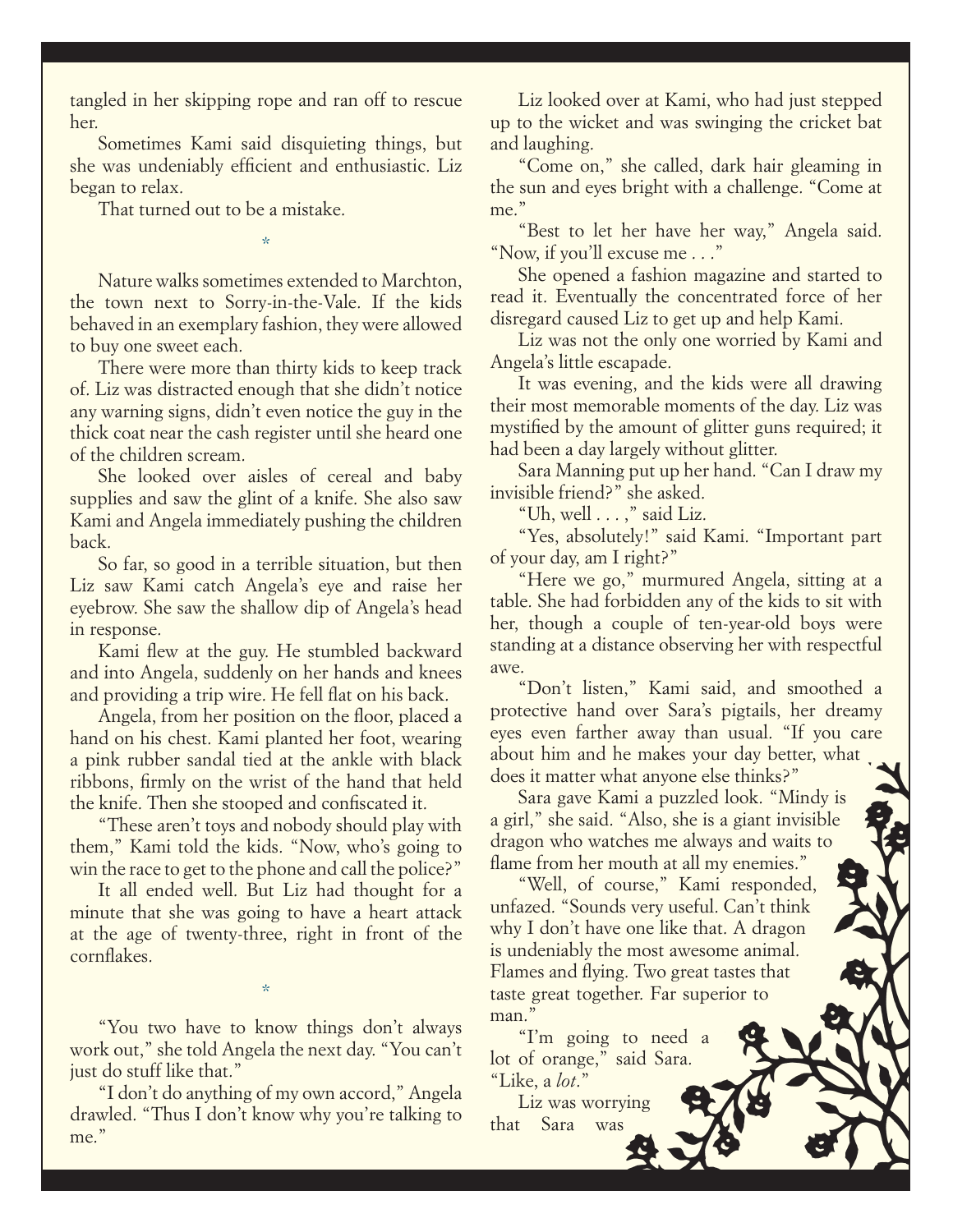a bit of an Angela in the making, when she heard a car outside. She didn't think much of it, as the Featherstonehaughs were always making weird drop-bys to use the printing room—they seemed to be printing a ton of flyers—except that Angela stood up, looked out the window and left the room.

Angela doing something even vaguely active was noteworthy enough that Liz went out too.

The car outside was battered, not one of the Featherstonehaughs' cars, and the two boys beside it were definitely not the Featherstonehaughs.

One was short, wearing a Che Guevara T-shirt and eyeing Angela with interest. The other, tall and extremely handsome, had his arm around Angela's shoulders. Previous to this, Liz would have imagined that to be a quick way to lose an arm.

The boy looked like Angela, except that he had a red glint in his dark hair and a friendly, approachable expression.

"Who is this lovely lady?" he asked, and smiled a smile that made Liz's knees liquefy in a gentle, pleasant sort of way. "And where's Cambridge?"

"Rusty, you didn't tell me your sister was so stunning," said the boy in the Che Guevara shirt.

"Rusty's terribly forgetful," Angela purred. Her smile suggested a tigress that had somehow acquired lipstick. "I bet he also didn't mention that I stick pins into the eyes of everybody who annoys me. In the land of the blind, the one-eyed man is the man who was wise enough to only annoy me once."

"My sister Angela, my friend Claud," said Rusty, looking amused.

"I never like your friends, and I don't know why you keep collecting them," Angela announced. "It's not like you get a prize with every dozen."

"I got the charm gene," Rusty said.

"And I got the brains," Angela retorted.

Rusty grinned again and kissed the side of her head. "Seriously, though," he said. "Where's Cambridge?"

"Oh my God, Rusty," said Kami from behind Liz. "What are you doing here? Go away."

"Cambridge at last," Rusty said. "How many times must I tell you not to attack armed felons with your bare hands, young lady? Come to my arms."

Kami strode past Liz, over to Rusty, and punched him in the arm.

"You're meant to be in Kingston getting settled

in," she said. "You cannot fail out of another year, Rusty. You cannot be a college dropout."

"But why not?" Rusty asked her plaintively. "I could find a kind, intelligent lady to keep me in a style to which I could quickly become accustomed."

"No intelligent lady is going to get mixed up with a guy who dropped out of college due to sheer laziness and having the drive of a broken tricycle," Kami told him sternly.

"But consider my beauty and charm," Rusty said. "Could I not be a gorgeous trophy for her shelf?"

"I bet she could find a gorgeous trophy with a college degree," Kami said. "Ladies love graduates."

"Are you okay?" Rusty asked. "Are you both okay?"

"Fine, we're fine, stop yammering on about it, we used all the self-defense moves you taught us, and besides, it happened yesterday, leave the past in the past and stop obsessing. Since you're here, will you help me with some ladders?"

"I don't know," Rusty said. "Ladders are heavy. What will you do for me if I do? Can I stay for dinner?"

"What do you want to do with ladders?" Liz asked uneasily.

"It's a surprise," Kami told her. "A surprise with lots and lots of ladders. You're going to love it, Liz." She looked disappointed by everyone else's lack of vision.

Claud, whom Liz had noted noticing the arrival of a cute Asian girl who was being dismissive toward his handsome friend, at this point raised a hand. "I could help you with your ladders," he volunteered. "If you want."

"*Thank you,*" said Kami. "That is exactly the kind of spirit I like. Who are you, helpful stranger? My name's Kami."

"I'm Claud," said Claud. "Rusty didn't tell me he had such pretty friends back home."

Rusty and Angela both looked outraged. Kami, who had not been present to hear Claud's first version of this line or his rebuff, looked surprised and pleased. Faint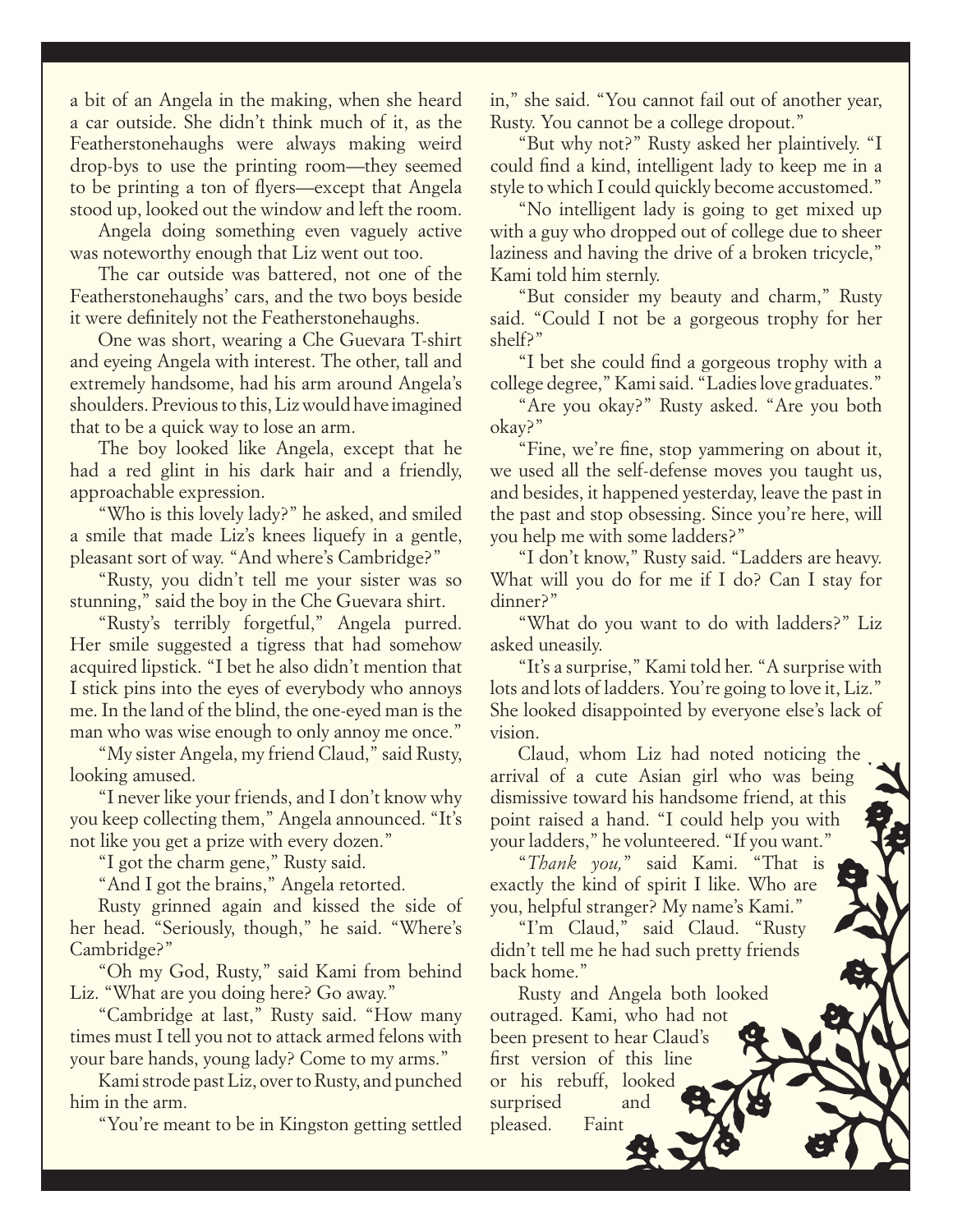pink crept into her cheeks.

"I can help with the ladders," Rusty offered hastily.

"No, no," said Kami. "I have Claud now. Claud and I have it well in hand. Wouldn't dream of bothering you."

She pulled Claud around the back of a cabin.

"But what are you doing with all those ladders?" Liz cried after her.

"I told you that your having friends was a bad idea," Angela told Rusty. "But would you listen? No."

\*

Rusty and Claud came back several times over the next weeks. Rusty did not appear to be settling in at college, and Claud, in Liz's expert opinion, was the kind of guy who dated girls a bit younger, girls with less experience who would buy his act more than girls his own age.

Liz wasn't sure if it was Claud following Rusty there, or Rusty following Claud, but Claud was at least getting Kami's attention out of his visits. Rusty's only net gain was the company of his sister and the acquiring of many, many miniature cheeseand-cracker boxes.

Rusty was crazy good-looking and only three years younger than Liz; being honest with herself, Liz had to admit if he'd tried he could have gotten her full attention. But Rusty seemed to have a policy of never trying at anything; he drifted through life like a handsome cloud, lazily flirting and never following through.

Kami was reading a book Claud had given her: Ayn Rand's *Atlas Shrugged*. "Not sure about the philosophy of slaughtering all the useless people in the world," was her verdict. "But I enjoy the pirate."

Her new romance was not holding Kami back even slightly from her projects with the kids. Which was why Liz had to spend a day listening to the reports on what kids considered newsworthy items.

"I believe what you've just described, Sara, is attempted murder," Kami observed as Sara Manning sat down. "Well done! Strangulation with a skipping rope is definitely news. In fact, I believe it's a headline. However, it's also a crime; please don't do it again."

Sara preened. A boy with red curls, who at nine

years old was the youngest kid in the cricket camp and called Clive Green, stepped up to his audience. Kami, undaunted by sixteen reports so far, sat up straight and gave an anticipatory fluttering clap. Liz tried to look attentive. Angela was already sleeping on the desk, black head cradled in her arms.

"Hem-hem," said Clive. "Last night I woke up and needed some water. But we are forbidden to leave the cabins and go to the kitchens during the night. But . . . I needed water."

"A dilemma of our times," Kami murmured, making a note.

"I went out to get the water," Clive summed up. "I knew it was wrong and I didn't care! While I was out with my water—and okay, Kami says we have to disclose details that might be pertinent, so I'll admit I got a few crackers while I was there—I saw two cars drive up near the cricket pitch. A lady got out of the car and it was Mrs. Featherstonehaugh. I figured she was here to print more flyers because she always does, so I hid. But she didn't print more flyers. A man got out of the car and she gave him a packet and said, 'These passports look better than the real thing.' Then he gave her a packet. It was like a really boring game of Pass the Parcel. They both got into their cars and drove away, and I went back to my bunk with my water. And my crackers. I also brought some cookies. This is the story of how I escaped detection, and you can't punish me for it now because Kami said she would treat these reports as under the seal of the confessional."

Clive looked expectantly toward Kami for applause.

Kami had dropped her pen. Liz was clutching the side of the desk. Even Angela had lifted her head from her arms and was looking slightly dazed.

"Huh," Kami said at length. "Guys, remember that fun game we played before, about who could be the fastest to call the police?"

"I didn't cause this," Kami said. "I'm not a master criminal. I haven't been counterfeiting

\*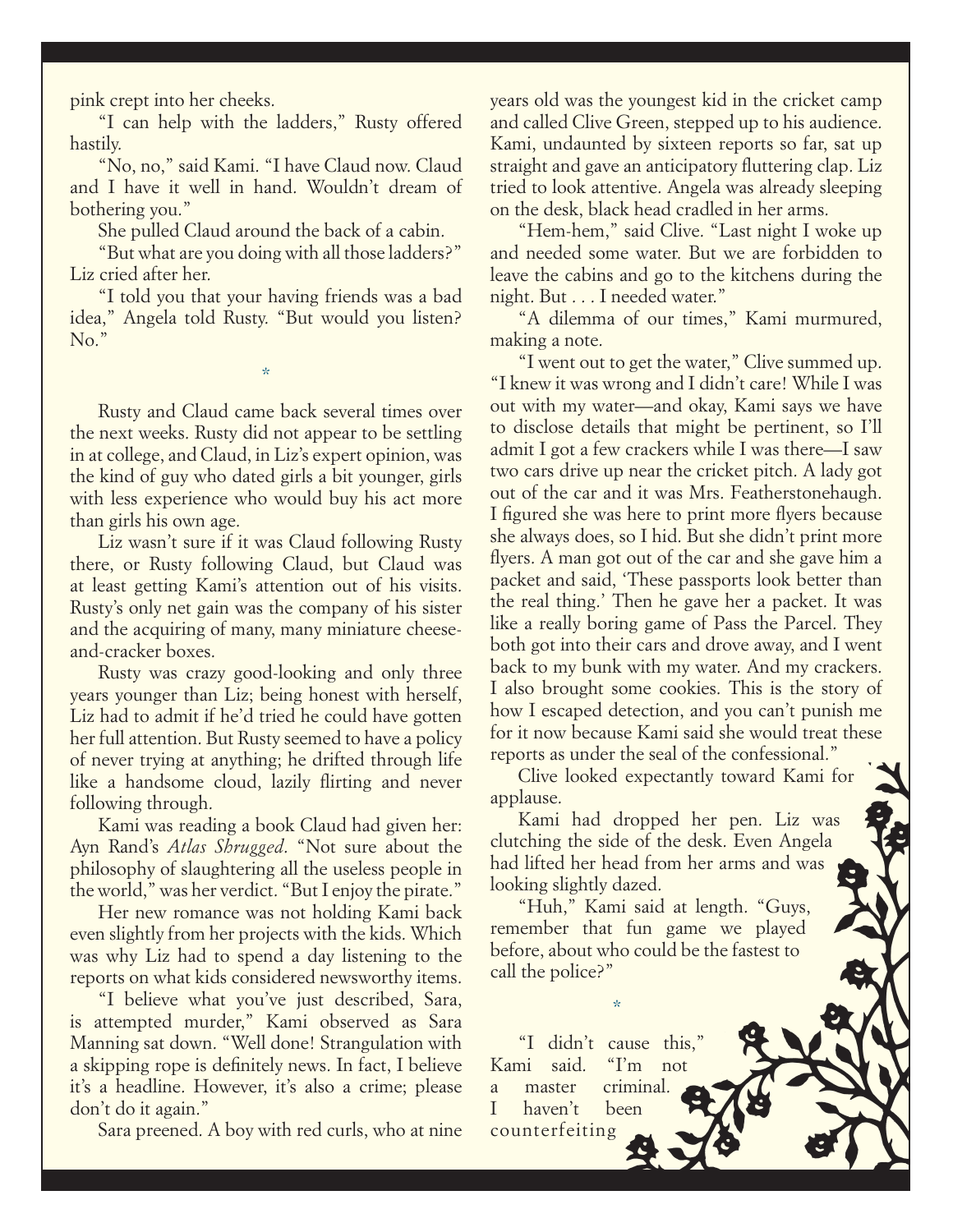papers using a cricket club as a front."

"I didn't say you had been, though I wouldn't put it past you," said Angela. "I said that of course this happened. Because this kind of stuff always happens around you. You are a beacon for weirdness. You are flypaper for freaks. A bird bearing weird tidings flies over your head."

Kami, unusually for Kami, did not respond. Liz, Kami, Angela, Claud and Rusty were all sitting at the kitchen table, watching the news report of the Featherstonehaughs' arrest.

Liz had never been so embarrassed in her life. She just hadn't wanted to be an actuary quite yet; she'd wanted a last summer off. She hadn't wanted to be mixed up in a crime. She was such an idiot; her mother was right, she didn't know what was good for her, and she had proved she couldn't make adult decisions.

The cricket camp wasn't officially closed yet, though some parents had taken their kids away.

"It's possible you were a little impulsive, honey," said Claud, reaching out to squeeze Kami's hand. "Next time maybe call me and ask for some advice."

"Don't," Kami said absently, pulling her hand away and frowning at him.

Rusty and Angela were both glowering in Claud's direction. Kami didn't seem to be paying much attention. Her strange eyes were more dreamy and distant than ever; she seemed removed from them all.

Liz supposed that was how it was with people like Kami: either all the way switched on, or all the way switched off. Liz was disappointed and sorry too.

But she wasn't going to let a twerp like Claud make Kami feel bad, and besides which, she was worried about Angela and her brother committing murder.

She reached over and touched Kami's shoulder lightly. "You did the right thing, Kami."

"I know I did," Kami said, still absently. "But we have to figure out how to turn that to our advantage. We have to figure out how to make the story ours."

Apparently by "we" she meant "I," or at least didn't mean any of them, because a second later her face lit up and she darted out of the room.

Claud had the expression of a man who had not only bitten off more than he could chew, but had bitten into a stick of peppermint that he was now worried might be dynamite.

"Serves you right," Rusty told him.

Claud's mouth was turning toward something like a pout. "I thought we were friends."

"Well," Rusty said, "I've taken against you."

\*

"I don't know, Liz," said Kami the next day when Liz asked her what activity she'd like to do with the kids. "Why don't you pick? What do you feel like doing today?"

Liz clutched at her empty cereal bowl. Angela cradled her coffee mug to her chest as if it were her baby.

Kami sat with her cup of coffee and a piece of toast spread with strawberry jam. She was wearing a headband with plastic strawberries attached, and a pink T-shirt with an upside-down rainbow on it. The big rainbow smile looked menacing somehow.

"What have you done?" Angela said.

"Not sure what you mean, pal," Kami said.

They heard the sound of a car outside. Liz and Angela both scrambled to their feet and ran to the window.

Liz glanced over her shoulder and saw Kami smiling happily as she ate her toast.

Once Kami was quite done with breakfast she came outside into the chaos she had created. Liz was sitting in the dirt trying to calm Sara Manning, who was in tears and pulling out the hair in her . pigtails.

"Please don't let them take away our cricket camp!" she said. "It and dragons are all I live for!"

"And then Kami and Angela tackled a criminal," said Frank Fairchild, looking over to Kami for approval. She gave him a tiny nod. "They are tireless in their purse suit of justice," he added.

"Pursuit," Kami murmured.

"That's what I said," Frank told her.

"Did you and this other girl—Angela—actually apprehend a criminal?"

"Oh yes.

Angela, come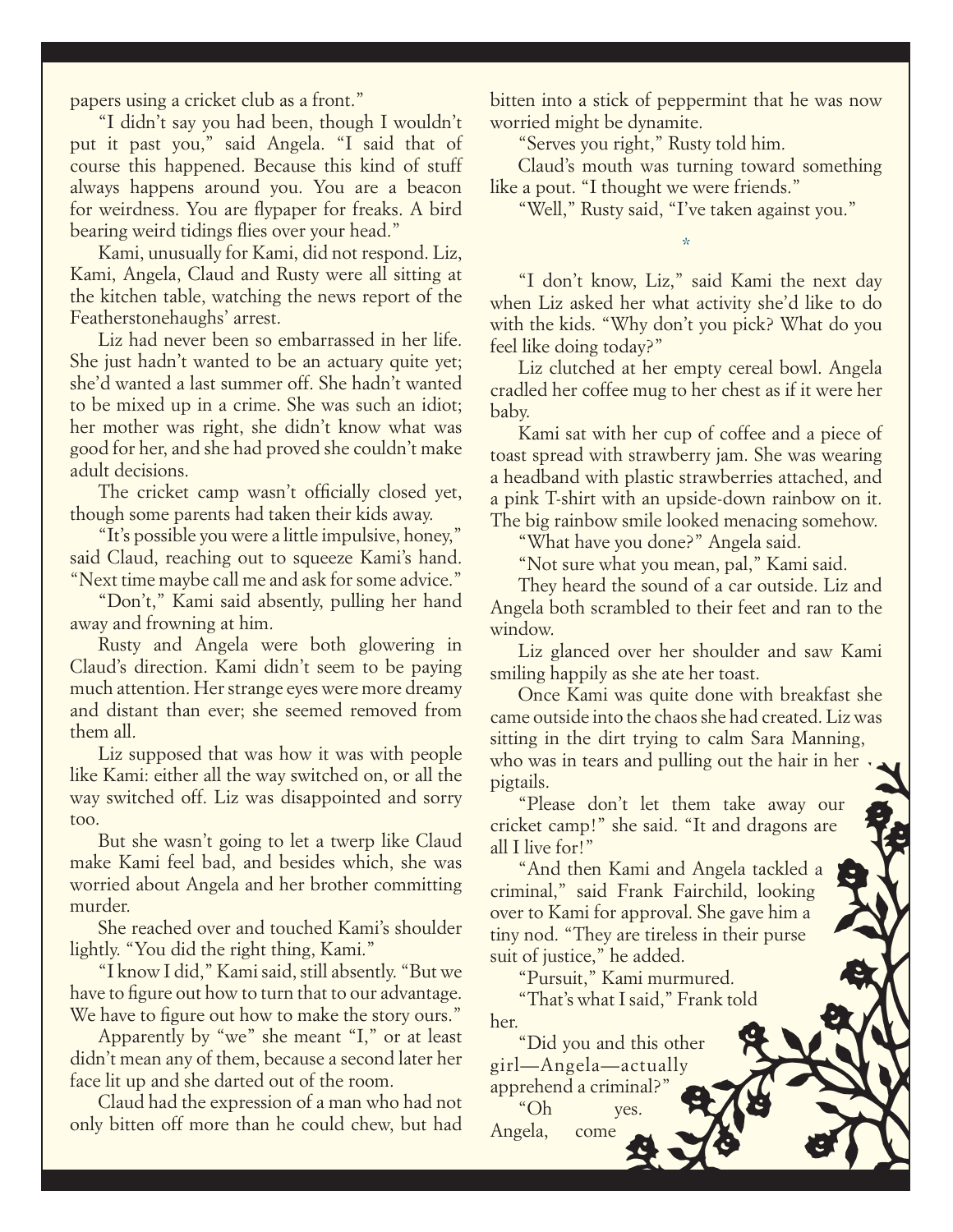here and tell them!"

Angela came, looking homicidal but undeniably photogenic. Kami linked her fingers with Angela's and smiled.

"There are police records," Angela grated out. "Go away and check them."

"We only did what we had to do," Kami said earnestly, swinging Angela's hand. "We had to protect the kiddies."

Liz was still staring in horror when a different reporter—apparently several had received excitingsounding anonymous tips—came over to her and said, "Several of the children have described you as a mentor and an inspiration."

"They what?" said Liz.

She wondered if they had been sniffing glue, but she knew glue was not the real culprit. She knew it was Kami.

"Though it was a black and midnight hour, I sensed something was afoot, and my cricket instructors and my mum taught me to be a brave crusader in the fight against evil. So I went out and discovered Mrs. Featherstonehaugh's dark deeds. I wouldn't call myself a hero." Clive Green looked noble. "But you could call me a hero. Like Batman. You could write that down in your newspaper if you want."

"Did you prepare those children's statements for the press?" Liz asked in despair once the journalists had left, many hours later. Everyone was lying around in heaps except for Kami, who looked as if she had had a marvelous time and couldn't wait to do it again.

They were sitting outside the cabin. Angela was lying on the steps above them, either very gracefully passed out or making a beautiful corpse.

"I told them they had to tell the press the truth," Kami declared. "And I might have made a few small suggestions about how they wished to present the truth<sup>"</sup>

"Small?" Liz asked.

Kami held her fingers a fraction of an inch apart, and then threw her head back and laughed.

"Truth's important," she said. "So is presentation."

Some of the journalists had already talked about sponsorship for the cricket club so they could finish up the month. Liz would look something like a hero

instead of a screwup.

She felt ashamed worrying about how she looked, when this kid who was still in school had done something about it.

"You always believe in yourself, don't you?" she asked a little enviously.

Kami smiled, her eyes looking strange again. "Someone believes in me, I guess."

"And nothing defeats you."

"I don't know why anything should," Kami said. "I don't see why anything should even slow me down."

\*

Liz wasn't there when it happened. They were doing a project where they stuck leaves on cardboard and hung them all over the walls, making their rooms forests. Kami and Angela were supervising the sticking and Liz was escorting the kids on leaf-collection duty. This mostly meant watching everyone like a hawk to make sure they would not climb trees.

When she got back to the cabin, the phone call had already arrived. Kami had already hung up the phone.

The first thing Liz heard as she and the children climbed the cabin steps was Kami's voice, cold and almost shrill in a way it had never been before..

"Don't touch me!" she said. "Don't come anywhere near me."

Liz bolted up the remaining steps and threw open the door, but the only ones in the room were Kami and Angela. Kami's hands were thrown up, protecting herself, and Angela's face looked helpless and young.

It was Kami's face that was the mask, still and cold. She turned toward Liz and the children and Liz saw her eyes gleam in that mask, living and hurt, but no tears fell.

"I can't be near any of you right now," she said. "I can't bear it. I want to be—I want to be alone."

She pushed her way between Liz and the kids, hardly even having to push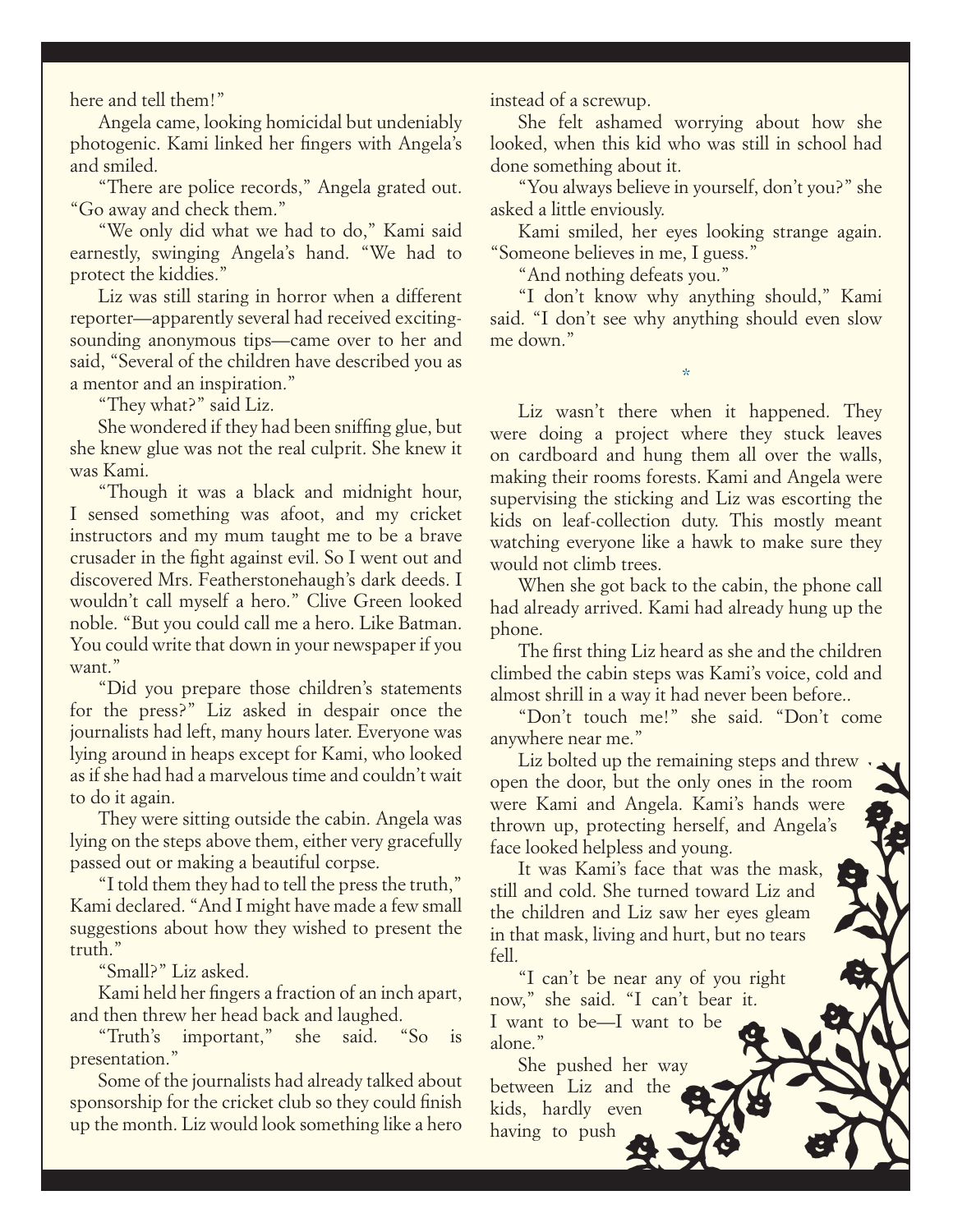because they were all so stunned by the change in her. Her wet eyes were somehow piercing and distant at once, looking over a thousand cold miles and never at you.

It was ridiculous: this was small, sweet and slightly absurd Kami, but something about her at that moment sent a chill coursing through Liz, like a ghost whispering the time of your death in your ear.

The door slammed and Kami was gone.

Angela, pale and still looking vulnerable, as if only she or Kami could remain guarded at a time, said, "Kami's grandmother is dead."

Kami had seemed utterly beyond comfort, so certain that she wanted none of them. Liz would not have thought that it would be Angela who was less self-sufficient in the end, Angela whom she wanted to take in her arms.

Angela remained Angela, and a moment later she gave Liz a look that suggested she certainly would not welcome any embraces. She went and stood at a window, looking across the way, into the depths of the woods where Kami had disappeared.

Kami was gone for a long time, so long that the sky was going a little dark over the trees, as if someone had spilled black ink into its clear pale blue. Night and clouds were both closing in, and Kami's family was coming.

\*

Rusty got there first, driving as if he was in a hurry for the first time Liz had ever seen, his car sailing in on a cresting wave of gravel. He was out of the car almost before it had stopped, and in the cabin a few moments later. Rusty could move when he wanted to.

"I thought that car was Claud's," Angela said distantly, still at the window.

"It is," said Rusty. "I requisitioned it. Where is she?"

"She said she wanted to be alone," Liz told him.

Kami might need time alone, but her family was coming and they would be frantic if they couldn't find her. And Liz was the adult here; she was responsible for Kami and Angela, just as much as she was responsible for any of the kids.

"I'll go get her," Liz said, and was surprised to hear her voice so firm that neither Angela nor Rusty argued with her, but instead gave her lost looks as if they were glad she was in charge.

Of course, that meant that Liz had to leave the cabin and company to go into the woods under the darkening sky.

She had taken the kids on nature walks a dozen times, but she had never walked through these woods alone, and never so near to night. Liz was more of a city girl, used to the clean lines of a world built to order, and she found herself uneasy under the whispering shadows of the trees.

She had always thought of herself as a nature lover. But there was something about the woods as light was dying. The sunset made a cluster of dark leaves above Liz's head look dipped in blood, and in the stretches of space under the leaves the light had turned gray and green, every hollow a pocket of darkness, like seeing underwater.

All she could see, all that let her know the woods were not the whole world, was the high golden shape of Aurimere House beyond the trees.

*Lynburns watching on the hill.*

She called out Kami's name a few times, but the leaves seemed to hush her, and she walked on in silence.

She stumbled on Kami almost accidentally, as she might have discovered a flower or a plant, something that belonged there and would not answer her.

Kami was sitting in the shadow between the curve of a quarry and the rush of a river. She had her knees drawn up, her long white skirt pooling around her and her feet tucked beneath it, her face in her hands.

She was crying, but far more disquieting than that she was talking. Soft pieces of words slipped out between her fingers, and Liz only caught some of them.

She was talking to somebody who was not there.

Liz felt the shock of it strike through her, followed swiftly by another thought: that it was normal, that it was sad and sweet, followed again by deep unease as she listened and realized that Kami was not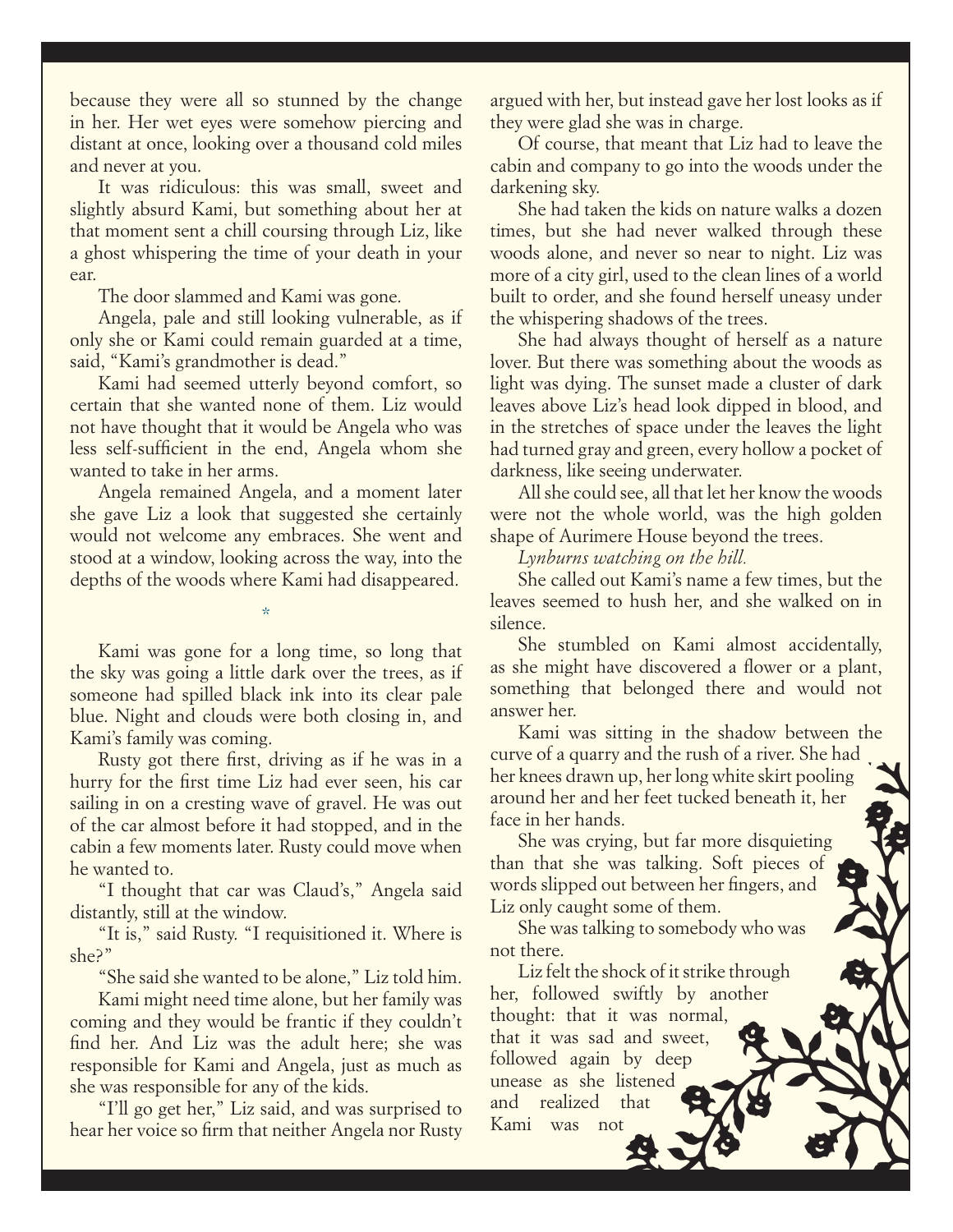talking to her grandmother.

The things Kami had said over the last weeks, little careless things, came together in Liz's mind and formed a terrible picture. Liz thought of Kami's eyes and their blind and distant look.

Blind to what was real, she thought, pushing back people to go and indulge in madness in the woods. This brave, smart, funny girl, and when she was pushed to extremity, this was where she found herself.

Kami wrung her hands, head bowed, and talked to the woods and the sky as if they were a person, someone with her and able to offer comfort nobody else could.

Quietly, hardly daring to trust her voice, Liz said her name.

Kami lifted her face from her hands. Her eyes still looked dazed, dazzled, a thousand miles away and safe there, tears marking her face and her situation dawning on her anew: bereaved and alone in the woods, young and shivering with shock as well as pain.

"Come on, sweetheart," Liz said. "Your family will be here soon. They'll want to see you."

She expected a fresh burst of tears, but Kami surprised her again. She paused briefly, then set her jaw in a determined line and scrambled to her feet. "Yeah," she said. "You're right. They will need me. So I have to be there."

When Liz tried to put a hand on her shoulder as Kami went past, Kami smiled at her but moved away, her shoulders squared, making for the cabin like a woman on a mission.

The Glass car was outside the cabin, and Liz and Kami both quickened their pace. Kami got there before Liz did, and by the time Liz was at the door she saw Kami standing in the middle of the floor, hesitating.

The black-haired boy was in Claire Glass's arms, weeping openly, and the boy with his mother's hair and glasses was in Jon Glass's. Both her parents were looking up at Kami and Kami was wavering, caught in a moment of obviously painful indecision, as if she was not used to being the odd one out, as if she had always had someone to go to before.

Rusty and Angela were leaning back against the window. Rusty's face changed when he saw Kami's; he straightened up.

But it was Angela—aloof, superior Angela who crossed the room like a missile and almost collided into an embrace with Kami. Kami made a quick, soft exclamation of surprise, but her arms went around Angela immediately, fingers gripping the shoulder of Angela's shirt tight, Angela's long raven-black hair mingling with Kami's shorter glossy hair, black shot with brown, even mixed so easy to tell apart, so different. The two girls clung together.

"Hey, Kami," Angela said. "Don't run off like that. I thought you were lost."

"I'm sorry," Kami said. "No. I'm right here."

Angela let her go after a minute, but after the embrace Kami seemed steadier, as she had after her fit of madness in the woods. It had also given Jon and Claire Glass the minute they needed to extricate themselves and bring both their sons over to Kami, so they could all converge.

Kami went to her father, holding on to the collar of his shirt and smoothing his hair back, more like a mother than a child.

"Oh, Dad, are you okay?"

"Oh, Kami," said her father in the same tones she'd used, a sad, affectionate mimicry. "Don't worry about me. My girl."

They held on to each other a moment, the boy with glasses between them, Kami's other hand curled around his thin shoulder. Then Kami went to her mother, trying to soothe her as well, trying to manage everything and not getting a moment alone with either parent.

She didn't notice Rusty for a while, and when she did her eyes narrowed.

"What are you doing here?"

"College is so boring," Rusty said plaintively.

"You didn't bring Claud, did you?"

"Nah," said Rusty. "But I stole his car."

"Fantastic," Kami told him. "When you fail out of college, you can turn to a life of crime."

She tried a half-smile that didn't quite work out, and Rusty punched her in the shoulder.

"Thanks for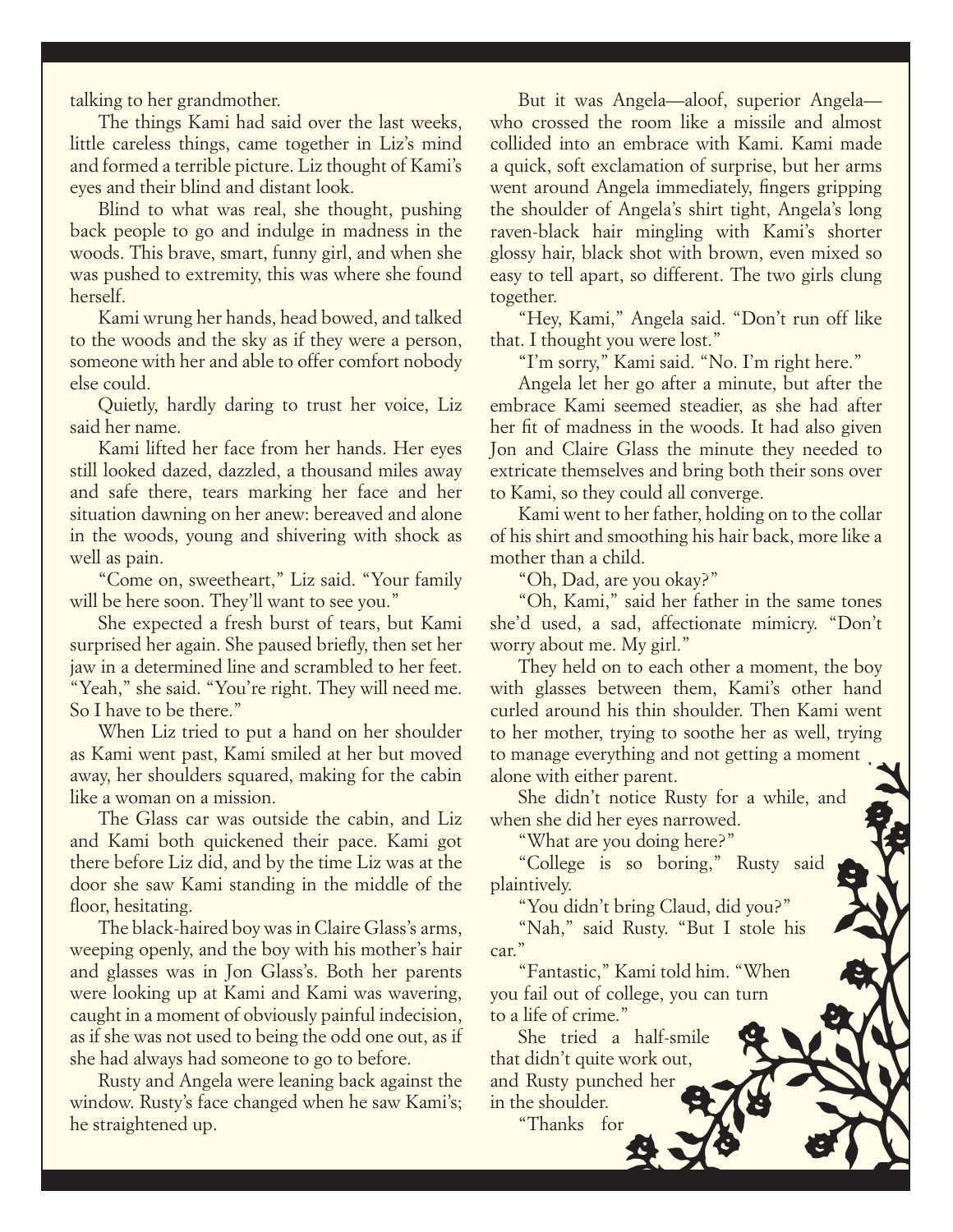coming," Kami said, and turned back to her family. After a while, they left. Kami told Liz thank you as well and promised she would come back soon.

"Actually, I've officially quit college," Rusty told his sister as the Glass car drove away. He slouched at the window with the sunset bringing out the red glints in his hair, his easy drawl belied by the tiny line etched between his dark brows. "It really wasn't going well. And I pine, thinking about you and Cambridge having adventures without me."

Liz had assumed Kami would not be back, but apparently Kami always kept her word and liked to keep busy. Only a few days after the funeral, which the entire cricket camp attended with a solemnity that Liz did not have to enforce, Kami came back.

 $\mathbf{r}$ 

She seemed much the same, resolutely so. If her moments of distance were more frequent and came with the shadow of sorrow on her face, Liz would have assumed it was natural, if not for her glimpse at Kami unguarded in the woods.

Liz tried to think of a way to bring it up, but she didn't know how. Kami seemed all right; she instantly threw herself into preparations for the leaving dance, and was very reproachful about Liz and Angela not thinking to acquire more tinfoil, drums and gummy bears. Liz was very concerned about what she was planning: the words "gummy bear piñata" did nothing to assuage her fears.

She held the ladder for Kami as Kami affixed the piñata to the ceiling, despite her misgivings.

"Nice skirt," Liz said, since she was eye level with it; it was black and frilly, done up with brass buttons. "Claud coming down?"

"Yes, I was thinking we'd make out passionately on the dance floor in front of the kids," Kami said. "Twining around each other like eels in love. Eels who have moves. That's cool, right?"

"Sounds educational," Liz observed.

"No," said Kami. "We broke up. He came to see me a couple of times at the house, and it didn't go well, and . . . I think we broke up. He stopped calling me, and I stopped calling him and stopped wanting him to call. It was all a bit anticlimactic. I was kind of hoping my first breakup would involve me slapping someone in the face with a napkin and pouring red wine over their head."

"Someday," Liz offered.

"I think it's for the best," Kami said. "He was a tool, wasn't he? And everybody knew but me."

Liz was tactfully silent. Kami climbed down the ladder and gave Liz a bright smile.

"It's okay, really."

"You sure?" Liz asked. "It's normal to like guys who seem to like you; it's normal to want to be loved."

Kami raised her eyebrows. "I'm sixteen," she said. "I'm not looking for love."

"Oh," said Liz. "Uh, what are you looking for?"

"Cheap thrills, mostly," said Kami, and laughed at the look on Liz's face.

Liz worried that she was becoming a maiden aunt who was scandalized by the children's ways. She and Kami walked out of the partied-up cabin to the field where Angela was meant to keep the children contained; Liz hoped there had been no fatalities.

"The thing is, I've got love," Kami said. "I guess what I wanted was . . . to be chosen. The guys in Sorry-in-the-Vale think I'm weird." Kami lifted a shoulder uncomfortably. "More than weird, I guess."

Liz remembered Kami, deep in the woods, talking to someone who was not there. She said nothing.

"Plus standing next to Angela really puts me off my game," Kami said. "My gentleman-killer game. But life isn't as fun without Angela, so what are you going to do?"

"Take a break from guys for maybe a week," Liz advised. "Always worked for me."

"Yeah, relationships aren't all they're cracked up to be," Kami said. "All 'Hey, watch it, busy hands, naughty places.'" She paused for a pensive moment. "That Claud was such a prude."

Kami looked very pleased about shocking Liz twice in one conversation, and by then they had reached Angela and the kids.

"It's not okay for you to leave me with them for more than twenty minutes," said Angela.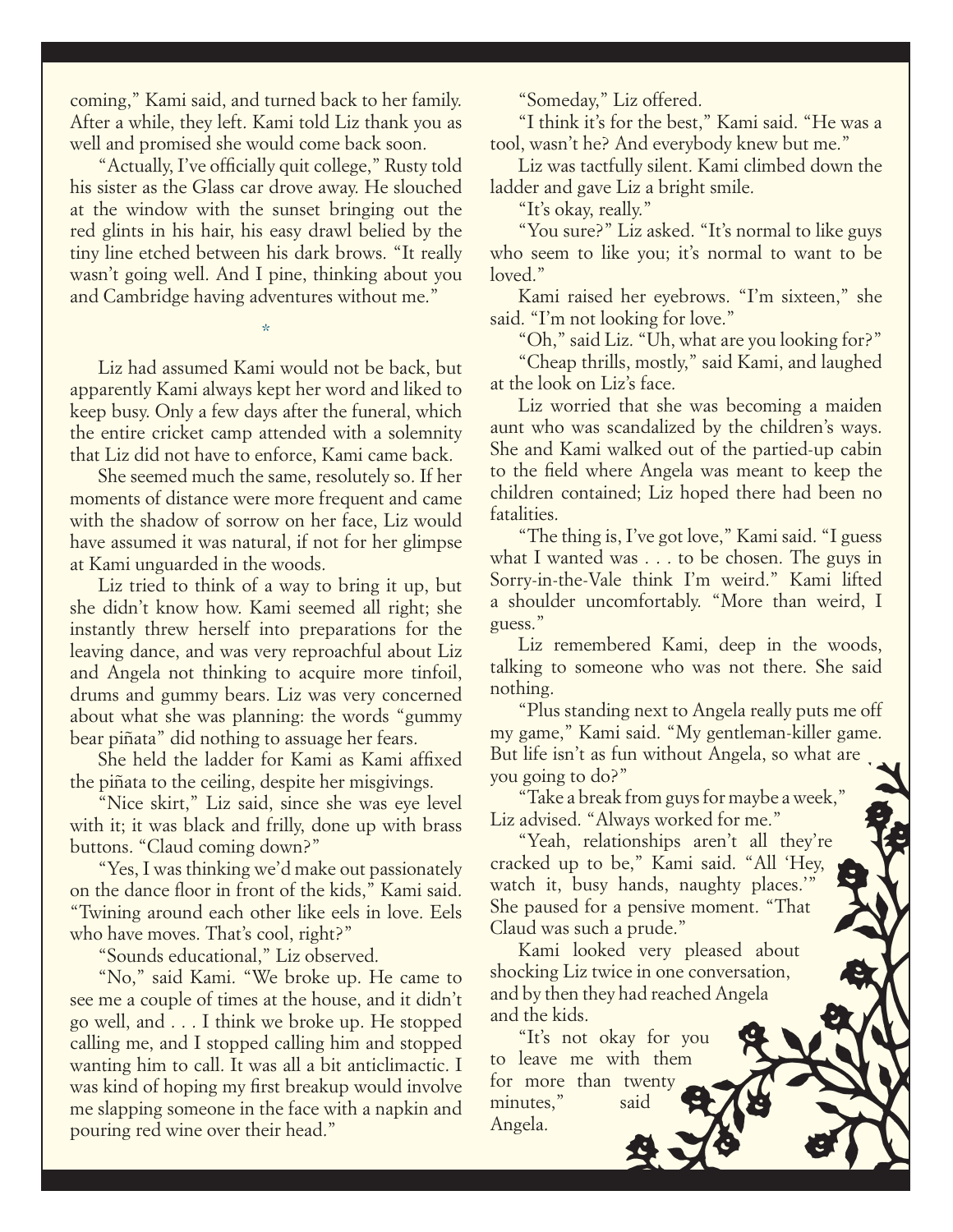"Did you lose any of them?" Kami asked.

"I have no idea," said Angela. "I have taken great care to learn none of their names or faces."

"Good enough!" Kami announced. "Party time."

\*

"Angela," said Liz, "could you maybe pretend that you're at an actual party?"

Angela, who was lying back in the dark with sunglasses on and had cruelly turned down nine twelve-year-old boys for a dance, raised her eyebrows over her sunglasses. "This is how I behave at an actual party."

"This is true," Kami admitted. "Sad but true."

Clive Green, who had been standing at a distance regarding them with a thoughtful air, came to a decision and marched over to the group.

"Kami," he said. "Would you like to dance?"

Kami beamed. "Usually I like my men the same way I like my bank account—in double digits. But you take what you can get. Lead on, Sir Clive."

"Oh no, here we go," said Angela.

Kami danced the same way she did everything, with boundless enthusiasm and little regard for the rules. Liz watched carefully in case one of her flailing arms hit a child. Angela pushed her sunglasses up her nose and turned her face away.

"Good heavens, Cambridge is dancing," said Rusty from behind them. Liz barely jumped; he had been haunting the place even more now that he was officially out of college and back in Sorry-in-the-Vale. Rusty regarded Kami fondly and added, "I hope someone has safeguarded the valuables. Want to dance?"

He was holding out his hand to his sister, Liz recognized, and was slightly disappointed. But they were sweet together, both good and graceful dancers, their performance considerably more languid than Kami's. Rusty grabbed Kami's hand and twirled her on the dance floor; all the kids were laughing, Rusty, Angela and Kami included, and Liz could see several of the girls sidling over to Rusty. Smart money was on Sara Manning.

Everyone seemed okay. Liz went out for a breath of air, sat on the steps and called her mother. If a girl six years younger than she was could be sure about what she wanted, Liz could be sure enough to say what she didn't want.

They talked a bit about Liz coming home, about seeing her sister, and then Liz said, "I was thinking about doing some work experience next, since I don't want to join the firm."

Her mother hesitated and did not, as Liz had expected, protest. "If that's what you want," she answered at last.

"Yes," said Liz. "It is."

And there was no more argument, the subject she had been dreading closed once and forever in a moment. Liz sat on the steps feeling mildly stunned.

Kami poked her head around the door.

"Hey," she said. "Everyone's wondering where you are. Clive has tossed me to one side like a soiled glove and has a gleam in his eye, seeking fresh prey. What are you up to?"

"Nothing much," Liz replied, smiling at her. "Just feeling generally good about life."

Kami looked up at the darkening sky. The sunset turned the irises of her strange eyes briefly scarlet, and Liz wondered if she was talking inside her head to someone who wasn't there.

Liz's worry evaporated when Kami smiled in return. "Me too," she said. "Rusty brought some exciting gossip back from Sorry-in-the-Vale. He hears that the Lynburns are coming back. I can't wait. I bet there's a story there."

Liz got up, dusting off her jeans, and walked in with Kami to rejoin the dancing and the laughter.

"Best of luck with your story," she said.